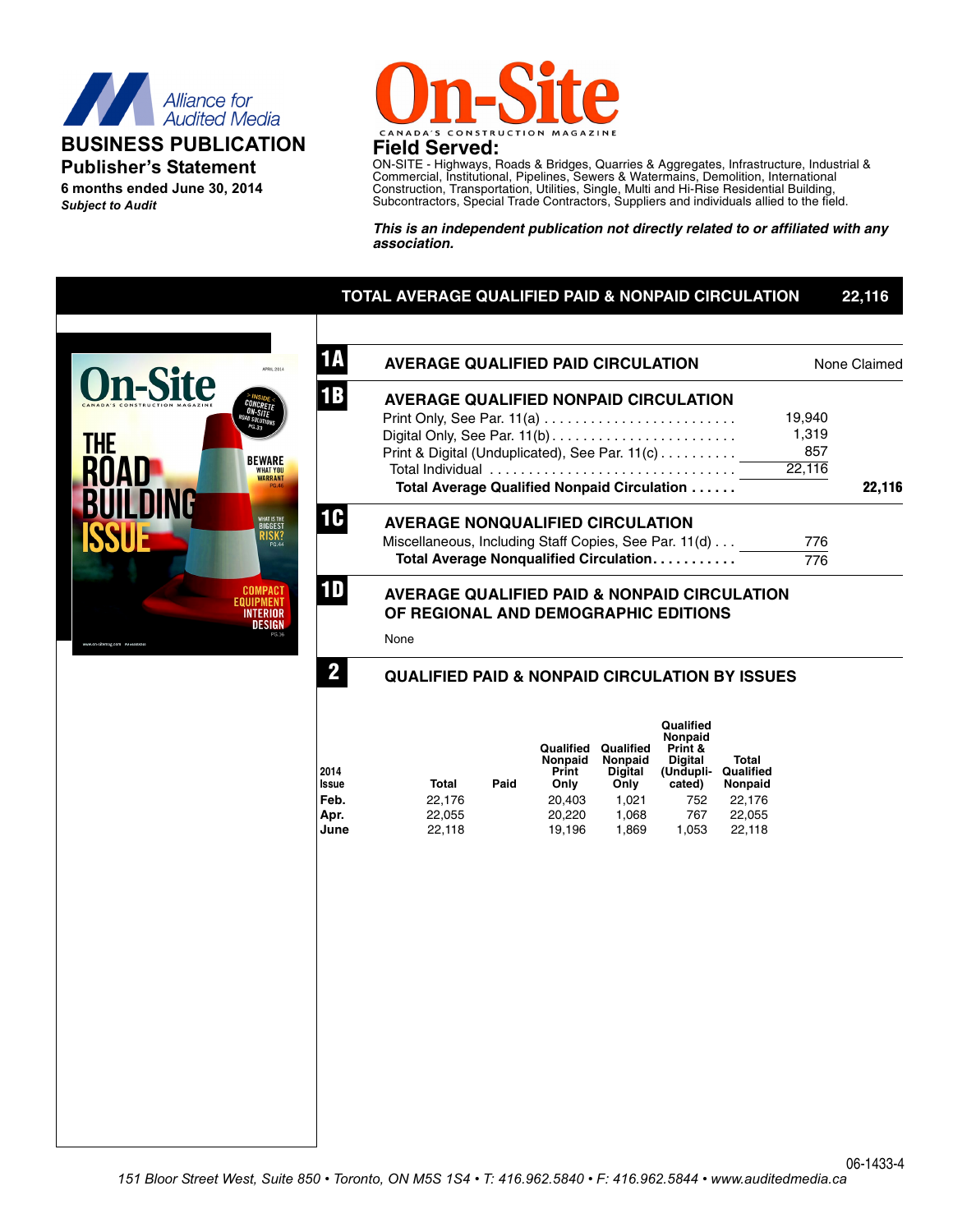#### **BUSINESS/OCCUPATIONAL ANALYSIS 3A**

|                                                                                                                                                                                                                                                                                                                                                                                                                                                                     |                      |        |       |                                           |                                                |                                                                   | Canada        |        | <b>Outside Canada</b> |        |
|---------------------------------------------------------------------------------------------------------------------------------------------------------------------------------------------------------------------------------------------------------------------------------------------------------------------------------------------------------------------------------------------------------------------------------------------------------------------|----------------------|--------|-------|-------------------------------------------|------------------------------------------------|-------------------------------------------------------------------|---------------|--------|-----------------------|--------|
| <b>Classification by Business &amp; Industry</b>                                                                                                                                                                                                                                                                                                                                                                                                                    | Qualified<br>Nonpaid | Units* | %     | Qualified<br>Nonpaid<br><b>Print Only</b> | Qualified<br>Nonpaid<br><b>Digital</b><br>Only | Qualified<br>Nonpaid<br>Print<br>& Digital<br>(Undupli-<br>cated) | <b>Copies</b> | Units* | Copies                | Units* |
|                                                                                                                                                                                                                                                                                                                                                                                                                                                                     |                      | 17,232 | 91.0  | 17,591                                    | 1,639                                          | 888                                                               | 20,113        | 17,227 | 5                     | 5      |
| (a) Engaged in Highway and Heavy Construction:<br>including roadbuilding, maintenance, earth and rock<br>moving, crushing, airport grading and paving,<br>tunnels and earthdams, excavation, trenching,<br>pipelines, watermains and sewage plants,<br>foundations, pile-driving, under-pinning, railway<br>construction and other engineered construction<br>(b) Engaged in Building Construction: including<br>heavy industrial, institutional and commercial and | 9,830                | 8,536  | 44.5  | 8,840                                     | 619                                            | 371                                                               | 9,828         | 8,534  | 2                     | 2      |
| single, multi and hi-rise residential building projects                                                                                                                                                                                                                                                                                                                                                                                                             | 10.288               | 8.696  | 46.5  | 8,751                                     | 1.020                                          | 517                                                               | 10,285        | 8,693  | 3                     | 3      |
| 2. DISTRIBUTORS AND RENTAL HOUSES                                                                                                                                                                                                                                                                                                                                                                                                                                   | 1.730                | 1,427  | 7.8   | 1,386                                     | 203                                            | 141                                                               | 1,729         | 1,426  | 1                     |        |
| 3. GOVERNMENT AND PUBLIC WORKS                                                                                                                                                                                                                                                                                                                                                                                                                                      | 253                  | 226    | 1.1   | 204                                       | 27                                             | 22                                                                | 253           | 226    |                       |        |
|                                                                                                                                                                                                                                                                                                                                                                                                                                                                     | 17                   | 17     | 0.1   | 15                                        |                                                | 2                                                                 | 11            | 11     | 6                     | 6      |
| <b>Other Paid Circulation</b>                                                                                                                                                                                                                                                                                                                                                                                                                                       |                      |        |       |                                           |                                                |                                                                   |               |        |                       |        |
|                                                                                                                                                                                                                                                                                                                                                                                                                                                                     |                      | 18.902 | 100.0 | 19.196                                    | 1,869                                          | 1,053                                                             | 22.106        | 18.890 | 12                    | 12     |

\*Definition of a Unit: A Unit is an establishment primarily engaged in one type of economic activity at a single physical location.

## **3B**

#### **AGE OF SOURCE DATA ANALYSIS**

|                                                 |               |                        |                                                  | <b>Qualified Within</b> |         |                |        |       |
|-------------------------------------------------|---------------|------------------------|--------------------------------------------------|-------------------------|---------|----------------|--------|-------|
| Source                                          | Print<br>Only | <b>Digital</b><br>Only | Print &<br><b>Digital</b><br>(Undupli-<br>cated) | 1 Year                  | 2 Years | <b>3 Years</b> | Total  | $\%$  |
| <b>Qualified Nonpaid Circulation:</b><br>Lists. | 19.196        | 1.869                  | 1.053                                            | 18.200                  | 3,918   |                | 22,118 | 100.0 |
| Total Qualified Nonpaid Circulation             | 19,196        | 1,869                  | 1,053                                            | 18,200                  | 3,918   |                | 22,118 | 100.0 |
|                                                 | 86.7          | 8.5                    | 4.8                                              | 82.3                    | 17.7    |                | 100.0  |       |
|                                                 |               |                        |                                                  |                         |         |                | 22,118 |       |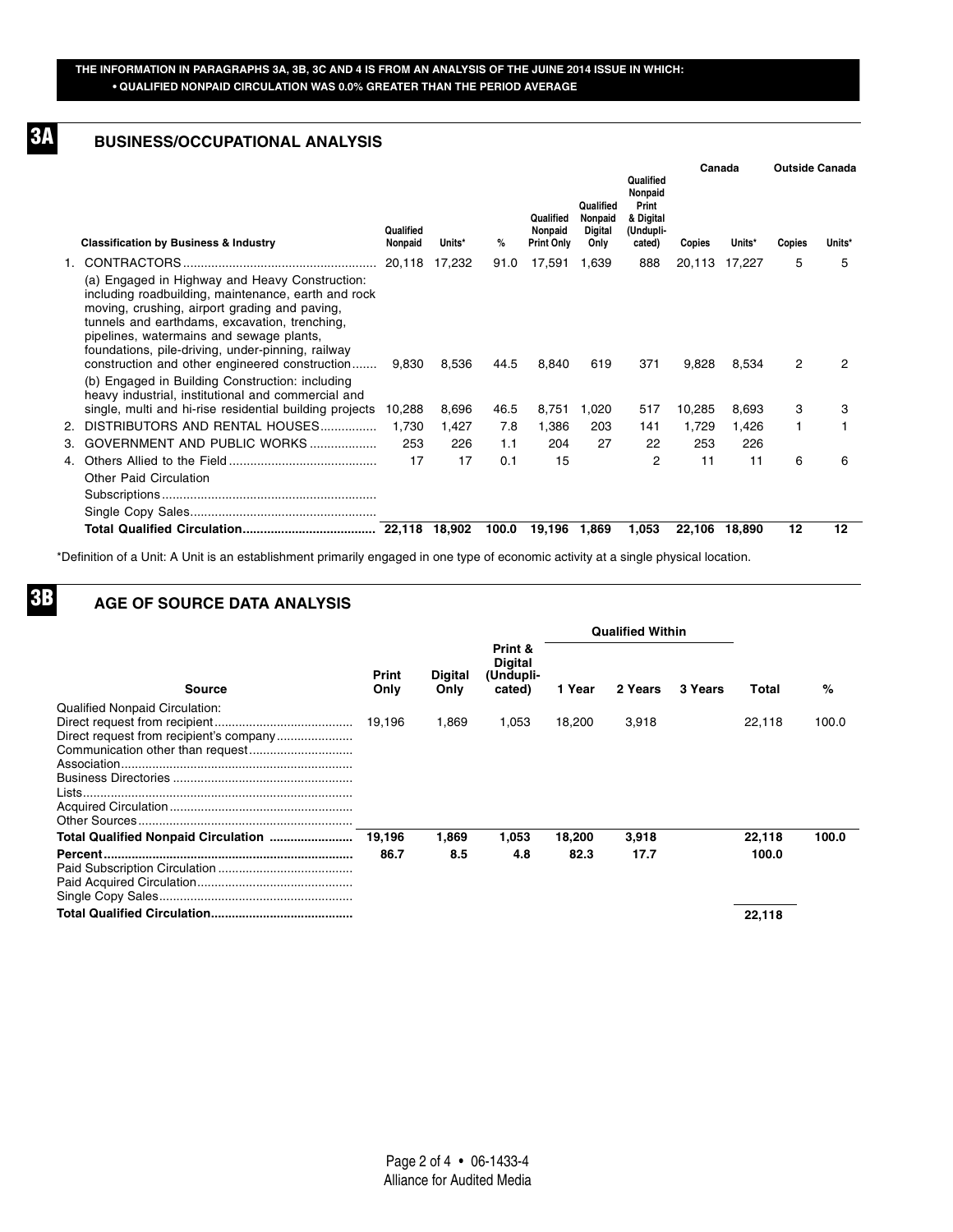## **MAILING ADDRESS ANALYSIS**

**3C**

**4**

|                                                                                     | Qualified<br>Nonpaid | %     | Qualified<br>Nonpaid<br><b>Print</b><br>Onlv | Qualified<br>Nonpaid<br><b>Digital</b><br>Only | Qualified<br>Nonpaid<br><b>Print &amp; Digital</b><br>(Unduplicated) |
|-------------------------------------------------------------------------------------|----------------------|-------|----------------------------------------------|------------------------------------------------|----------------------------------------------------------------------|
| Individual by name and title and/or occupation $\ldots \ldots \ldots \ldots \ldots$ | 22.053               | 99.7  | 19.137                                       | 1.867                                          | 1.049                                                                |
|                                                                                     | 43                   | 0.2   | 38                                           |                                                |                                                                      |
|                                                                                     | 16                   | 0.1   | 15                                           |                                                |                                                                      |
|                                                                                     | 6                    |       | h                                            |                                                |                                                                      |
| Total Qualified Paid Subscription & Nonpaid Circulation                             | 22.118               | 100.0 | 19.196                                       | 1.869                                          | 1.053                                                                |
| Total Qualified Circulation                                                         | 22.118               |       |                                              |                                                |                                                                      |

## **GEOGRAPHIC ANALYSIS**

|                            |           |       | Qualified<br>Nonpaid | Qualified<br>Nonpaid | Qualified<br><b>Nonpaid</b> |
|----------------------------|-----------|-------|----------------------|----------------------|-----------------------------|
|                            | Qualified |       | Print                | <b>Digital</b>       | <b>Print &amp; Digital</b>  |
| <b>Province</b>            | Nonpaid   | %     | Only                 | Only                 | (Unduplicated)              |
| Newfoundland/Labrador      | 401       | 1.8   | 358                  | 28                   | 15                          |
| Nova Scotia                | 637       | 2.9   | 576                  | 35                   | 26                          |
| Prince Edward Island       | 115       | 0.5   | 104                  | 6                    | 5                           |
| New Brunswick              | 593       | 2.7   | 536                  | 41                   | 16                          |
| Quebec                     | 3.867     | 17.5  | 3,286                | 406                  | 175                         |
| Ontario                    | 9,529     | 43.1  | 8,236                | 769                  | 524                         |
| Manitoba                   | 655       | 3.0   | 580                  | 49                   | 26                          |
| Saskatchewan               | 619       | 2.8   | 551                  | 39                   | 29                          |
| Alberta                    | 2.833     | 12.8  | 2,508                | 210                  | 115                         |
| British Columbia           | 2.799     | 12.6  | 2,402                | 280                  | 117                         |
| Northwest Territories      | 33        | 0.1   | 30                   |                      | 2                           |
| Nunavut                    | 9         | 0.0   | 8                    |                      |                             |
| Yukon Territory            | 16        | 0.1   | 15                   |                      |                             |
| Canadian Unclassified      |           |       |                      |                      |                             |
| <b>Total Canada</b>        | 22,106    | 99.9  | 19,190               | 1.866                | 1.050                       |
| British Commonwealth       |           |       |                      |                      |                             |
| United States              | 10        | 0.1   | 5                    | 3                    | 2                           |
| Military or Civilian       |           |       |                      |                      |                             |
| Personnel Overseas         |           |       |                      |                      |                             |
| Other International        | 2         | 0.0   |                      |                      | 1                           |
| <b>Total International</b> | 12        | 0.1   | 6                    | 3                    | 3                           |
| E-Mail Address Only        |           |       |                      |                      |                             |
| Other Unclassified         |           |       |                      |                      |                             |
| <b>Grand Total</b>         | 22,118    | 100.0 | 19,196               | 1,869                | 1.053                       |

Page 3 of 4 • 06-1433-4 Alliance for Audited Media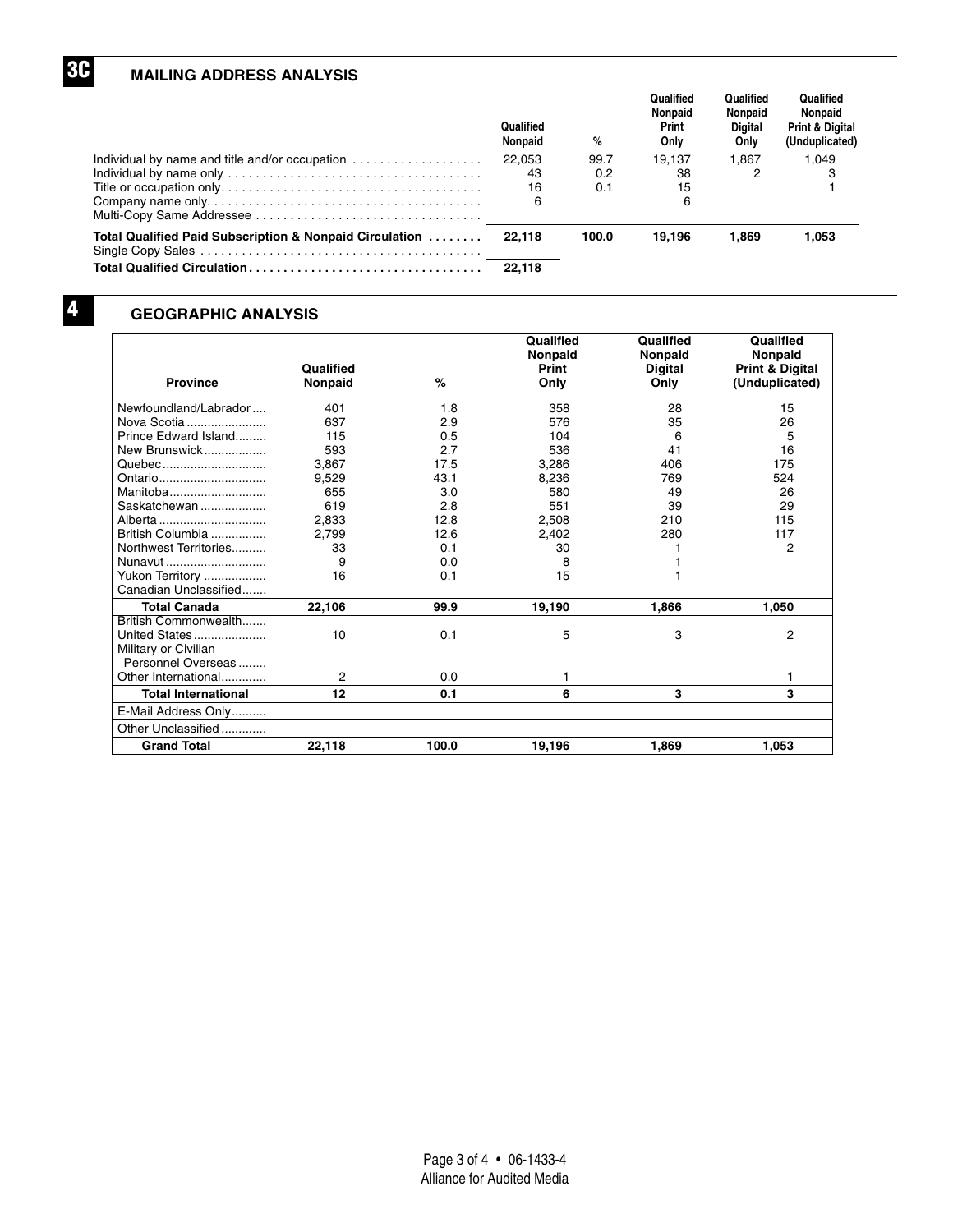#### **ANALYSIS OF THE SALES OF TOTAL NEW AND RENEWAL SUBSCRIPTIONS Sold During 6 Month Period Ended June 30, 2014**



# Audit Cycle: June Ending.

(a) Print Only Individual subscriptions, averaging 19,940 copies per issue, represents copies served to individuals receiving the print version only of ON-SITE.

(b) Digital Only Individual subscriptions, averaging 1,319 copies per issue, represents copies served to individuals receiving the digital version only. The digital version of ON-SITE is made available to subscribers through an e-mail sent to recipients notifying them of the availability of each issue.

(c) Print and Digital (Unduplicated) Individual subscriptions, averaging 857 copies per issue, represents copies served to individuals receiving both a print and digital version of ON-SITE. The digital version of ON-SITE is made available to subscribers through an e-mail sent to recipients notifying them of the availability of each issue.

(d) Miscellaneous includes checking and promotion copies, averaging 503 copies per issue, served to advertisers and agencies.

#### *Definition of Recipient Qualification:*

Qualified recipients are: Management, Field and Operating Supervision, Engineering, Equipment Supervision/Maintenance, Equipment Operations, Purchasing Management and includes other personnel and company copies in the field served.

**We certify that to the best of our knowledge all data set forth in this Publisher's Statement are true and report circulation in accordance with Alliance for Audited Media's Bylaws and Rules.**

Parent Company: Business Information Group

SELINA RAHAMAN PETER LEONARD

Circulation Manager Publisher

Signed: July 18, 2014

**Frequency:** 7 times/year **Format:** Standard

**Established:** 1957 **AAM Member Since:** 2008 **Member No.** 06-1433-4 **CARD:** 538

**Published by:** Business Information Group 80 Valleybrook Drive Toronto, ON M3B 2S9 T: (416) 442-5600 • F: (416) 510-6875 www.on-sitemag.com

Publisher: Peter Leonard Editor: Corinne Lynds